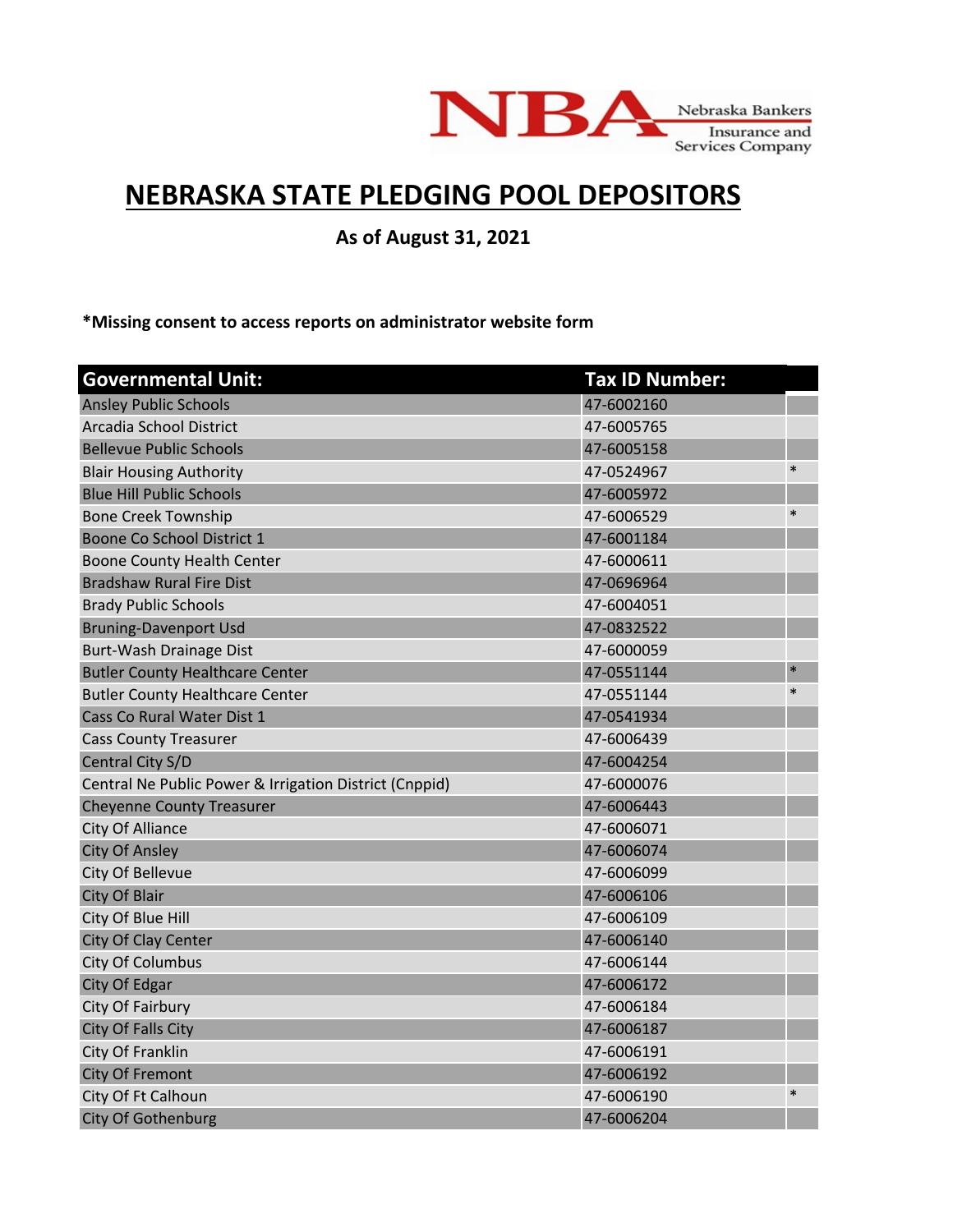| <b>City Of Grand Island</b>                   | 47-6006205 |        |
|-----------------------------------------------|------------|--------|
| City Of Harvard                               | 47-6006218 |        |
| City Of Henderson                             | 47-6006227 |        |
| <b>City Of Humboldt</b>                       | 47-6006236 |        |
| City Of Kearney                               | 47-6006243 |        |
| City Of Nebraska City                         | 47-6006287 | $\ast$ |
| City Of North Platte                          | 47-6006297 |        |
| City Of Omaha                                 | 47-6006304 | $\ast$ |
| City Of Oshkosh                               | 47-6006311 |        |
| <b>City Of Papillion</b>                      | 47-6006318 |        |
| City of Ralston                               | 47-6006335 | $\ast$ |
| City Of St Edward                             | 47-6006344 |        |
| City Of Sutton                                | 47-6006381 |        |
| <b>City Of Tecumseh</b>                       | 47-6006386 |        |
| City Of Tekamah                               | 47-6006387 | $\ast$ |
| City Of Tilden                                | 47-6006388 |        |
| City Of Valley                                | 47-6006396 |        |
| <b>City Of York</b>                           | 47-6006423 |        |
| <b>Clay County Treasurer</b>                  | 47-6006444 |        |
| <b>Clerk Of District Court</b>                | 47-6006516 |        |
| <b>Columbus Housing Authority</b>             | 47-0528366 |        |
| Conestoga School District 56                  | 47-6001670 |        |
| Cornhusker Public Power District              | 47-6000103 |        |
| <b>County Of Burt</b>                         | 47-6006437 |        |
| County Of Lincoln Clerk Of The District Court | 47-6006483 |        |
| County Of Lincoln School District #1          | 47-6004045 |        |
| <b>Cross County School District</b>           | 47-0843157 |        |
| <b>Dawson County Treasurer</b>                | 47-6006451 |        |
| Dawson Public Power District                  | 47-6000131 |        |
| Dodge County Treasurer/Clerk                  | 47-6006454 | $\ast$ |
| Douglas County Housing Authority              | 47-0589729 | $\ast$ |
| Douglas County Treasurer                      | 47-6006455 |        |
| Douglas County West Com School                | 20-2995793 |        |
| East Central District Health Department       | 47-0835183 |        |
| Elkhorn Public School District                | 47-6002635 |        |
| Elkhorn Valley School District 80             | 47-6004226 |        |
| <b>Emerson Hubbard</b>                        | 47-6002527 |        |
| <b>Emerson Rural Fire Prot Dist</b>           | 47-0782351 |        |
| <b>Emerson-Hubbard Comm Schools</b>           | 47-6002527 |        |
| Falls City Pub School Dist 56                 | 47-6005008 |        |
| <b>Farwell Irrigation</b>                     | 35-2326332 |        |
| <b>Fillmore County Hospital</b>               | 47-0529089 |        |
| Fillmore County Hospital Foundation           | 26-1778815 |        |
| <b>Fillmore County School District</b>        | 47-0822447 |        |
| Fillmore County Treasurer/Clerk               | 47-6006457 |        |
| <b>Franklin County Clerk</b>                  | 47-6006458 | $\ast$ |
| Franklin County Memorial Hospital             | 47-6007436 |        |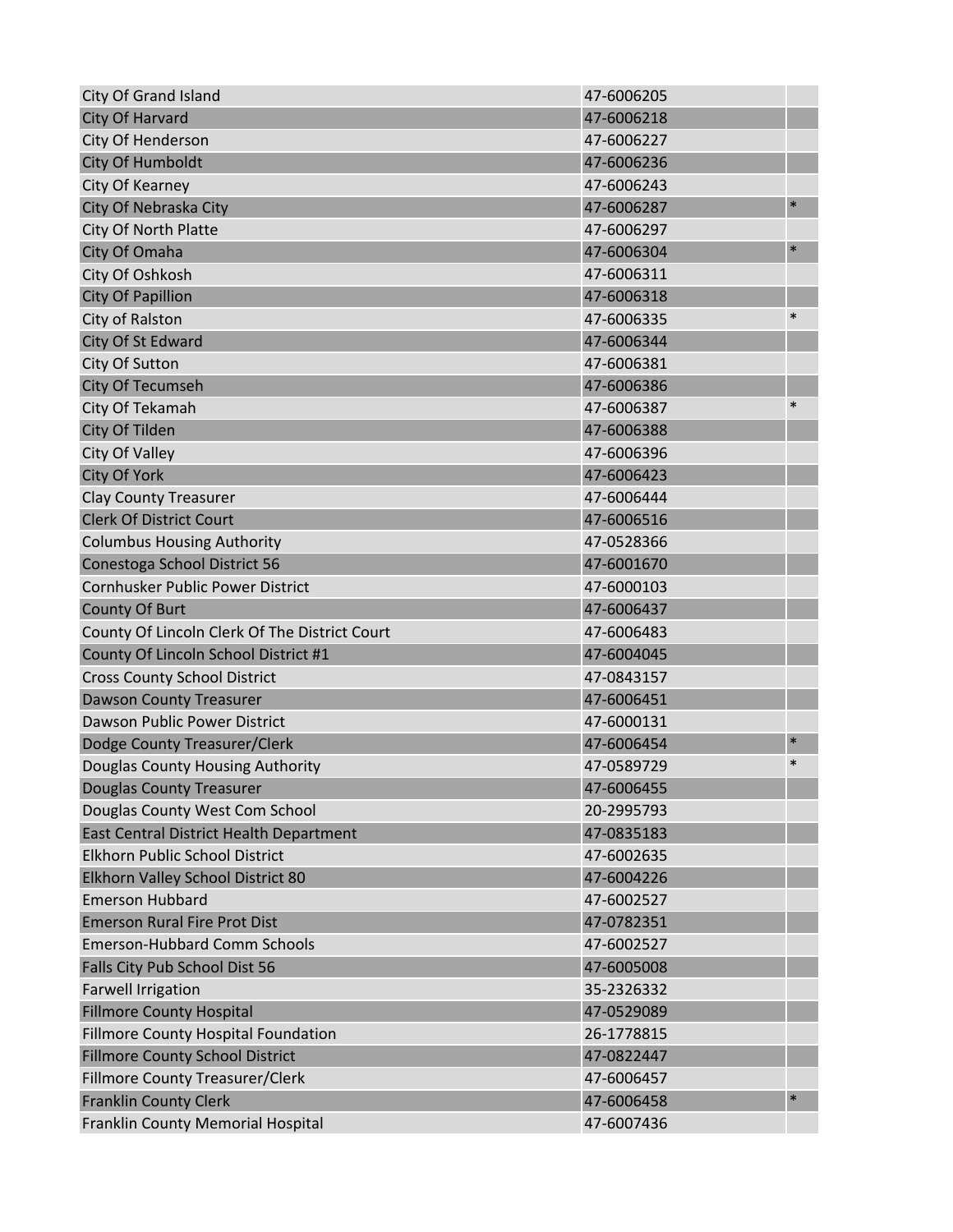| <b>Franklin County Treasurer</b>              | 47-6006458 |        |
|-----------------------------------------------|------------|--------|
| <b>Franklin Public Schools</b>                | 47-6000665 |        |
| <b>Franklin Rural Fire</b>                    | 47-0647198 |        |
| <b>Fremont Rural Fire Protection District</b> | 47-6043050 | $\ast$ |
| <b>Ft Calhoun Rural Fire District</b>         | 47-0624527 |        |
| <b>Garden County Schools</b>                  | 47-6003023 |        |
| <b>Garden County Treasurer</b>                | 47-6006462 |        |
| <b>Giltner Public Schools</b>                 | 47-6003276 |        |
| <b>Gothenburg Health</b>                      | 47-0532605 |        |
| <b>Gothenburg Memorial Hospital</b>           | 47-0532605 |        |
| <b>Gothenburg Public School</b>               | 47-6002400 |        |
| <b>Gretna Rural Fire Department</b>           | 47-0657401 |        |
| <b>Hall County Clerk</b>                      | 47-6006467 |        |
| <b>Hall County Treasurer</b>                  | 47-6006467 |        |
| <b>Hamilton County Treasurer</b>              | 47-6006468 |        |
| <b>Harvard Rest Haven</b>                     | 47-0542526 |        |
| Harvard School District #11                   | 47-6001968 |        |
| <b>Heartland Community Schools</b>            | 47-6006060 |        |
| <b>High Plains Community School</b>           | 47-0832454 |        |
| <b>Hooker County Treasurer</b>                | 47-6006473 |        |
| Housing Auth Of Blue Hill                     | 47-0485243 |        |
| <b>Howard County Medical Center</b>           | 47-0681056 |        |
| Htrs School District 74-0070                  | 47-0843744 |        |
| Humboldt Housing Auth                         | 47-0486812 |        |
| Jefferson County School District 48-0008      | 47-6003600 | $\ast$ |
| Jefferson County Treasurer                    | 47-6006475 | $\ast$ |
| Johnson County Central Public Schools         | 47-6003688 |        |
| Johnson County Hospital                       | 47-6000874 |        |
| <b>Johnson County Treasurer</b>               | 47-6006476 |        |
| <b>Kearney Public Schools</b>                 | 47-6001393 |        |
| <b>Lancaster County Treasurer</b>             | 47-6006482 |        |
| <b>Lincoln County Imprest</b>                 | 47-6006483 |        |
| <b>Lincoln County Treasurer</b>               | 47-6006483 |        |
| Little Blue Nrd                               | 47-0542713 |        |
| Loup River Public Power District              | 47-6000241 |        |
| <b>Maxwell Public Schools</b>                 | 47-6004052 |        |
| <b>Mccool Rural Fire Dist</b>                 | 47-0667526 |        |
| <b>Mccool School District 83</b>              | 47-6006053 |        |
| <b>Metro Area Planning Agency</b>             | 47-0522862 |        |
| Metropolitan Utilities District               | 47-6000269 |        |
| Mid Plains Community College                  | 47-0519583 |        |
| <b>Millard Public Schools</b>                 | 47-6002642 |        |
| <b>Millard Suburban Fire</b>                  | 47-0663488 |        |
| Mullen Hospital District                      | 47-0388355 |        |
| <b>Mullen School District</b>                 | 47-6007423 |        |
| Nebraska City Rural Fire                      | 47-6078838 | $\ast$ |
| Nebraska Cooperative Government               | 47-0742330 |        |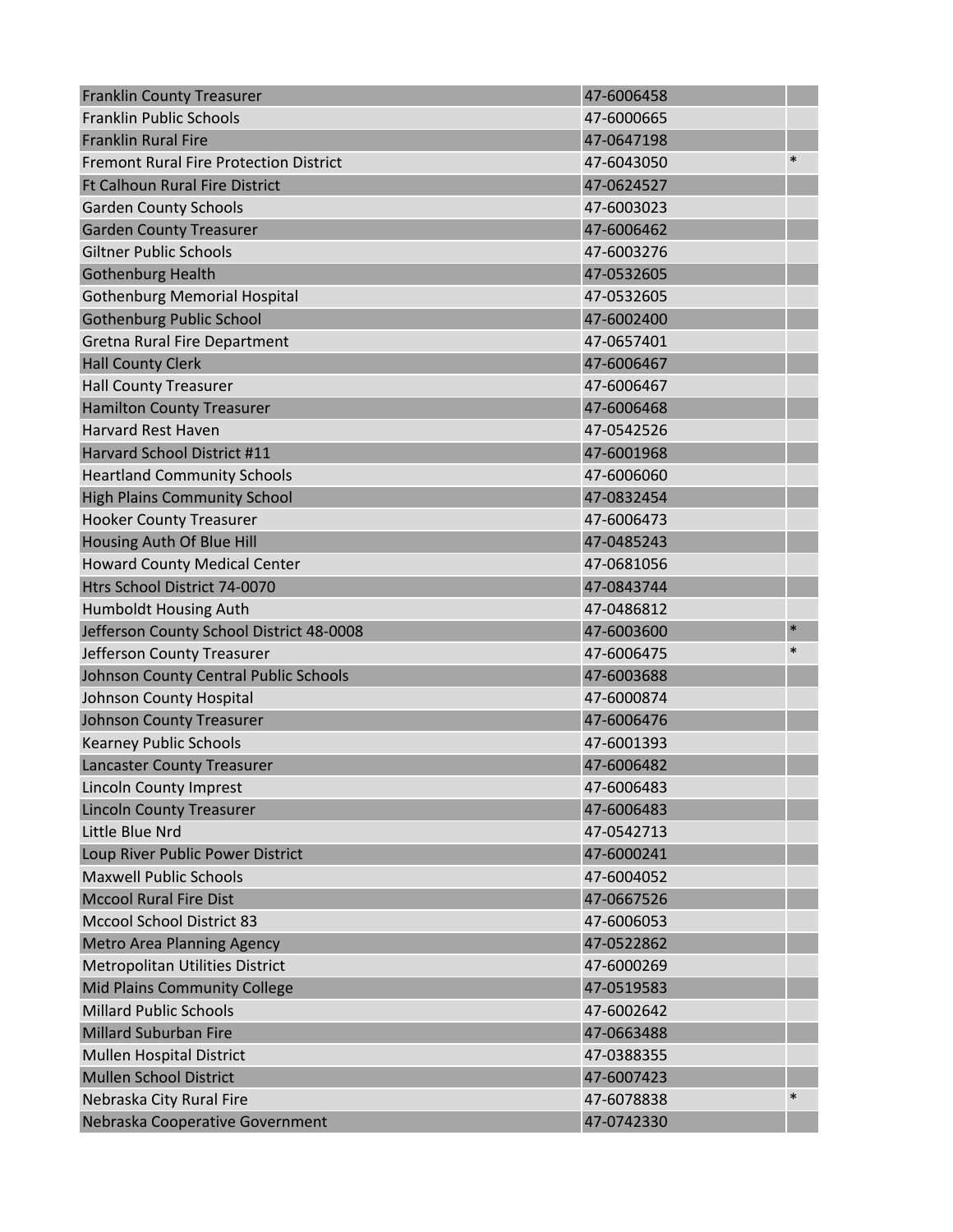| Nebraska State Treasurer                                       | 47-0491233 |        |
|----------------------------------------------------------------|------------|--------|
| Nemaha Natural Resources District                              | 47-0542968 |        |
| <b>Norris Public Power</b>                                     | 47-6000349 |        |
| North Platte Airport Authority                                 | 47-0492732 |        |
| Northeast Community College                                    | 47-0524851 |        |
| <b>Olive Township</b>                                          | 47-6006560 |        |
| Omaha Douglas County Public Building Commission                | 47-0608107 | $\ast$ |
| Papillion Lavista School                                       | 47-6005159 |        |
| Perennial Rural Ppd                                            | 47-6000562 |        |
| Platte County Nebraska - Treasurer                             | 47-6006498 |        |
| Platte County Nebraska-Clerk                                   | 47-6006498 |        |
| Platte County School District #1 (Aka Columbus Public Schools) | 47-6004811 |        |
| <b>Platte County Treasurer</b>                                 | 47-6006498 |        |
| <b>Railroad Transportation</b>                                 | 47-0539398 |        |
| <b>Red Cloud Schools</b>                                       | 47-6005937 |        |
| <b>Regional West Garden County</b>                             | 39-1904975 |        |
| Richardson County Rural Water                                  | 23-7152437 |        |
| <b>Richardson County Treasurer</b>                             | 47-6006501 |        |
| <b>Rock County Public Schools</b>                              | 47-6005037 |        |
| <b>Rock County Treasurer</b>                                   | 47-6006502 |        |
| <b>Sarpy County Treasurer</b>                                  | 47-6006504 |        |
| Saunders Co School District 107                                | 47-6005289 |        |
| School District #1 Blair                                       | 47-6005804 |        |
| School District #3 Ft Calhoun                                  | 47-6005807 |        |
| School District 71-005 (Lakeview Community Schools)            | 47-0525658 |        |
| <b>Scottsbluff County Treasurer</b>                            | 47-6006506 |        |
| <b>Silver Lake Schools</b>                                     | 47-0698679 |        |
| <b>Sioux County Schools</b>                                    | 47-6005543 | $\ast$ |
| South Central Ne Usd                                           | 47-0832364 | $\ast$ |
| <b>St Edward Rural Fire</b>                                    | 45-1826261 |        |
| St Edward School District 17                                   | 47-6001197 |        |
| <b>Stanton Health Care Center</b>                              | 47-0522636 |        |
| <b>Sutton School District 2</b>                                | 47-6001962 |        |
| <b>Tekamah Airport Authority</b>                               | 47-0663344 | $\ast$ |
| Tekamah Herman School Dist #1                                  | 47-6001482 |        |
| Thirty Mile Irrigation District                                | 46-3946728 |        |
| Transit Authority Of The City Of Omaha                         | 47-0542132 |        |
| <b>Upper Big Blue Nrd</b>                                      | 47-0542715 |        |
| Valley Suburban Fire                                           | 47-0728997 |        |
| <b>Village Of Arcadia</b>                                      | 47-6006076 |        |
| Village Of Bradshaw                                            | 47-6006111 |        |
| Village Of Brainard                                            | 47-6006113 |        |
| Village Of Campbell                                            | 47-6007114 |        |
| Village of Cortland                                            | 47-0602495 |        |
| Village Of Davenport                                           | 47-6004226 |        |
| Village Of Duncan                                              | 47-0482755 | $\ast$ |
| Village Of Dwight                                              | 47-0613057 |        |